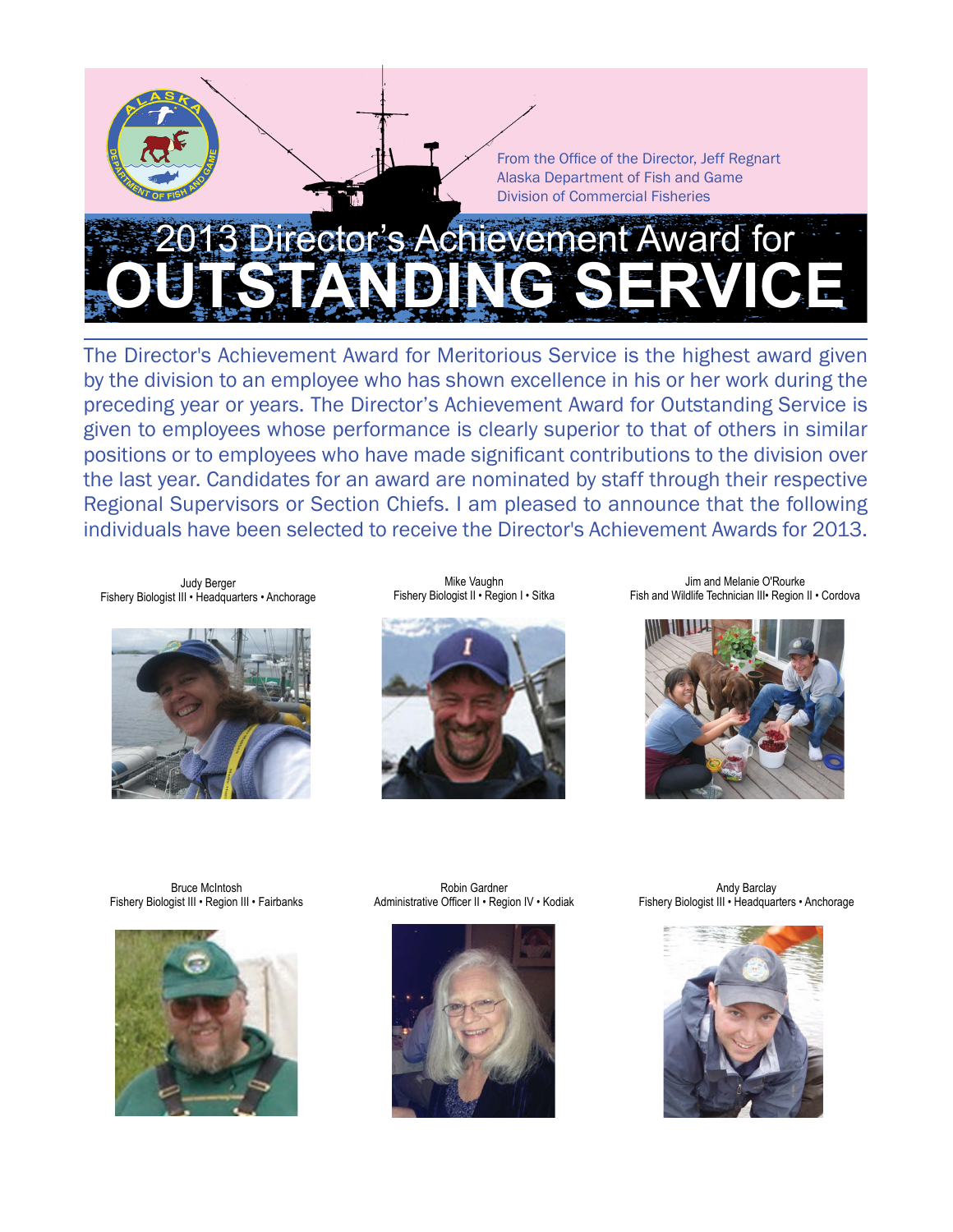## 2013 Director's Achievement Award for **Outstanding Service**

### Fishery Biologist II • Region I • Sitka Mike Vaughn

Michael Vaughn has worked for the Division of Commercial Fisheries since 1992. He started his career with the department as a seasonal fisheries technician, where he worked at the Redoubt Falls weir outside Sitka; he eventually transitioned to a position as the Sitka port sampling coordinator, where he spent long hours at the processing plant sampling salmon, training technicians, and interacting with



fishermen. The Sitka Groundfish Project hired Mike in the mid-1990s, where he kept busy port sampling before moving into a fishery biologist role.

Since 2005, Mike has been in his current position, a Fishery Biologist II for the Southeast Groundfish Project, based in Sitka. Mike plays a vital role as the primary contact with the commercial groundfish fleet, and is busy year round working with fishermen and department staff to compile fishery landings and manage rockfish, lingcod, and Pacific cod fisheries in Southeast Alaska. This requires an in-depth understanding of fishermen's behavior, accurate harvest projections, and diligent catch accounting. For example, in a typical year, Mike will successfully manage as many as 17 lingcod fisheries, some of which take place in remote locations and last less than 48 hours. Mike is highly respected by the commercial fleet, and as a result, they make the extra effort to provide detailed information to Michael about their fishing plans, which is extremely valuable when making inseason management decisions.

Mike is known regionwide for his pleasant demeanor, while remaining committed to reaching fishery sam-

plants. Mike remains an active port sampler himself, never failing to show up at the docks with a grin and scale in hand, a part of his job that he enjoys and takes pride in.

pling goals. Mike has also stayed true to his early roots as a port sampler in his current position—coordinating the commercial groundfish port sampling in Sitka, Juneau, Petersburg,

Yakutat, is no easy

demands of port sam-

over the years, Mike

eries, and processing

Like many ADF&G employees, Mike is responsible for many different roles in his job. He is equally at ease fielding questions from fishermen, collecting data on a commercial fishing vessel, or living and working at a remote salmon weir. Due to Mike's longevity with the department and constant interaction with the commercial fleet, Mike has become the "go to" regulation specialist for the Groundfish Project. He demonstrates a tremendous knowledge of our local fisheries and is able to communicate detailed information about regulations effectively to the public. Meanwhile, at sea, you will find Mike working tirelessly (but still smiling), helping ADF&G and vessel crew alike to accomplish their tasks.

Over the years, Mike has demonstrated an incredible commitment to managing fisheries sustainably, and has gained the recognition and respect of his peers, thus earning the 2013 Director's Award for Outstanding Service.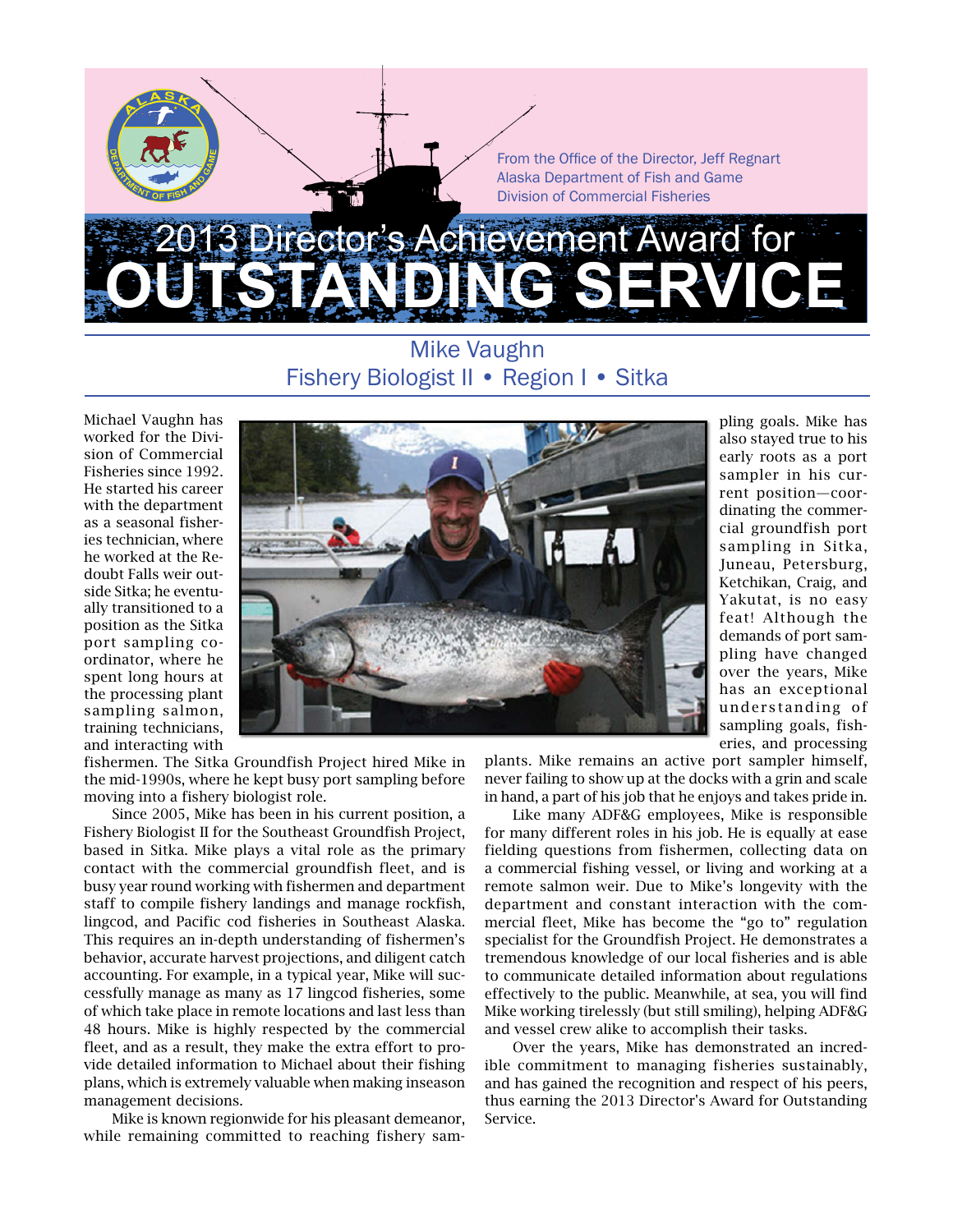### ector's Achievement Award for **Outstanding Service**

### Fish and Wildlife Technician III • Region II • Cordova Jim and Melanie O'Rourke

 ADF&G 23 years ago as Fish and they help new employees figure out You can always tell when spring is in the air and salmon are on their way when Jim and Melanie O'Rourke show up each year in Cordova. Jim and Mel both started working for Wildlife technicians. Since 1990, this dynamic duo has anchored a team of over 15 Cordova technicians who work on many different projects in Prince William Sound for the Division of Commercial Fisheries. Each year

how everything works in Cordova and provide training even when they don't work on the same projects. Jim and Mel also both have a reputation for attention to detail that made them a perfect addition to the Gene Conservation Laboratory in Anchorage where they picked up more seasonal work. While working in the lab, they produced a total of 629 extracted plates of DNA, which equals a total of 59,755 fish! They were both responsible for quality control DNA extractions, which are reserved for those individuals with the highest quality extractions and most experience consistently within the lab. Individually, Jim and Mel each stand out in their respective niches within the ADF&G technician world.

Melanie has worked with salmon tagging programs in one form or another for most of her career with the department. Mel started back in the day of coded wire tag recovery projects, where she collected uncounted salmon heads off the slime line, followed by bagging, tagging, and shipping to points unknown. Salmon marking projects gradually shifted to otolith thermal marks and Melanie evolved with the programs. Now her tools of the trade are knives, forceps, and otolith trays. Melanie's smooth people skills and friendly smile put her on a firstname basis with processing industry folks, from the fork lift operator and slime line workers to plant managers. Establishing and maintaining these friendly relationships has created a welcome atmosphere for department staff working at processing plants. As Melanie's experience grew she took on training of techs all over the area, meeting with technicians based in Valdez, Seward, and even Whittier. Melanie has remained a true anchor of



the Cordova team as she has seen a long list of staff and projects come and go.

 been with the age, sex and length For over two decade, Jim's presence in the Cordova office has given a consistency to data collections that may not be replicated anywhere else in the state. Jim's primary job has salmon and herring monitoring projects. As part of that, Jim has been responsible for boat safety and gun training for countless techni-

cians. He cheerfully troubleshoots jet outboards, state vehicles, trailers, and wet lab equipment, sharing his wealth of knowledge with all the new arrivals. The age, sex and length team is not only responsible for sampling all the harvests that come through the processing plants in Cordova, they also collect samples from spawning populations scattered across Prince William Sound and the Copper River Delta. More than a few times, Jim's team has been weathered in at remote camps with bears lurking in the brush and a dwindling food supply. Throughout all those challenging times Jim remains upbeat—probably because he is building another of his famously entertaining stories to share upon their return. Back at the lab, there are over 20 years of salmon and herring scales archived—that is a testament to the age, sex and length team's efforts! These efforts provide data that are used to build brood tables, produce salmon and herring forecasts, and document life history patterns of local salmon populations. A recent review of Copper River Chinook salmon length data that Jim collected adds to the department's understanding of statewide fish age and size trends.

Together Jim and Mel have made a significant contribution to the department's efforts in Cordova and Anchorage. During this time, they also got married and started a family—now their two youngsters (Teagan and Carissa) are part of a well-loved Cordova and ADF&G community. Jim and Mel also know the best secret nagoonberry picking spots in the whole state.

Jim and Melanie are very deserving recipients of the 2013 Director's Award for Outstanding Service.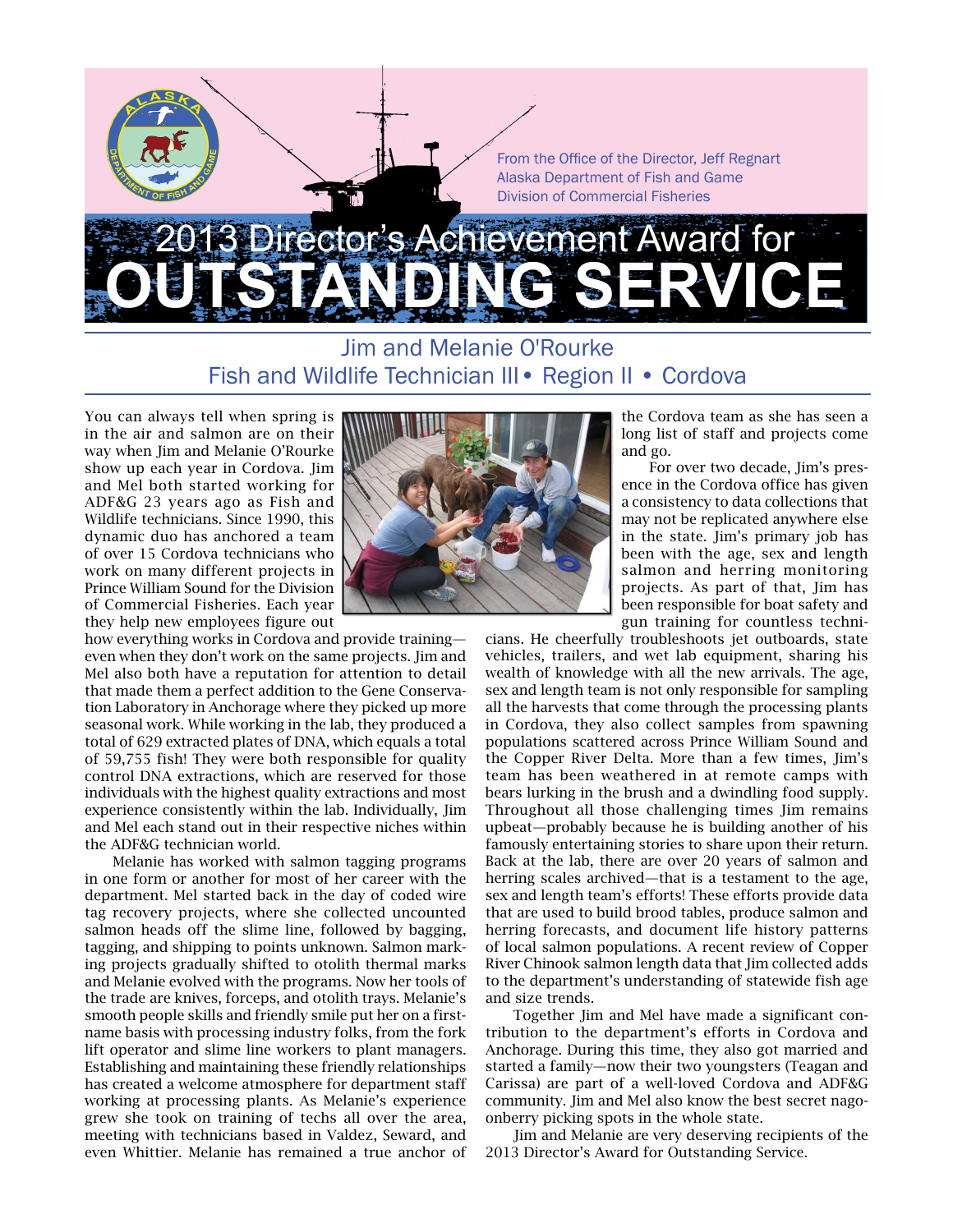## irector's Achievement Award for **Outstanding Service**

#### Bruce McIntosh Fishery Biologist III • Region III • Fairbanks

 Sitka, which at that time Bruce McIntosh began working for the Department of Fish and Game as a Fish and Wildlife Technician II nearly 30 years ago; since then, he has worked throughout most of the state and for three different divisions. In 1984, he started his career counting Chinook salmon using sonar on the Kenai River and worked out of the Soldotna office for three seasons. In 1985, he supplemented the Kenai sonar position with work at the Hidden Falls Hatchery in was operated by the State of Alaska.

In 1986, Bruce began working out of the Kodiak office on the salmon weir projects. During the period of 1986 through 1992, he worked in most all of the Kodiak weir camps before taking a position as a catch sampler at the Moser Bay test fishery. After taking a year off to finish his Master's thesis, Bruce worked



two years for Division of Habitat in Fairbanks. In 2001, he worked on the Holitna River tagging project on the Kuskokwim River for Division of Sport Fish.

After a nearly 16-year hiatus from sonar, Bruce returned to the Division of Commercial Fisheries in 2002 as the project leader for the Pilot Station sonar project. This project is one of the most important and challenging in the region and provides critical estimates of Chinook, chum, and coho salmon passage in the lower Yukon River. In 2005, he was promoted to AYK Regional

the success of these efforts. Bruce has also made it a point to help his staff develop professionally by gaining experience presenting at meetings and through directed training.

As he prepares for his thirty-first field season, Bruce's coworkers and staff look forward to the insight and direction he provides. Bruce has been an asset to the department and the division is proud to present Bruce McIntosh with the 2013 Director's Award for Outstanding Service.

Sonar Biologist, overseeing projects on the Aniak, Anvik, Sheenjek, and Yukon rivers. These sonar projects provide data that are crucial to management of commercial and subsistence salmon fisheries in the region and—in the case of the border sonar project located near Eagle—fundamental to the Yukon River Salmon Treaty with Canada. His coworkers and employees know they can count on Bruce to provide important data and report critiques, making useful suggestions for improvement.

In recent years, Bruce has overseen initiation of new sonar projects near the villages of Eagle and Manley, aided with the transition to DIDSON sonar at all existing projects, and supervised the transition from analog to digital data collection at Pilot Station. His knowledge and attention to detail has been fundamental to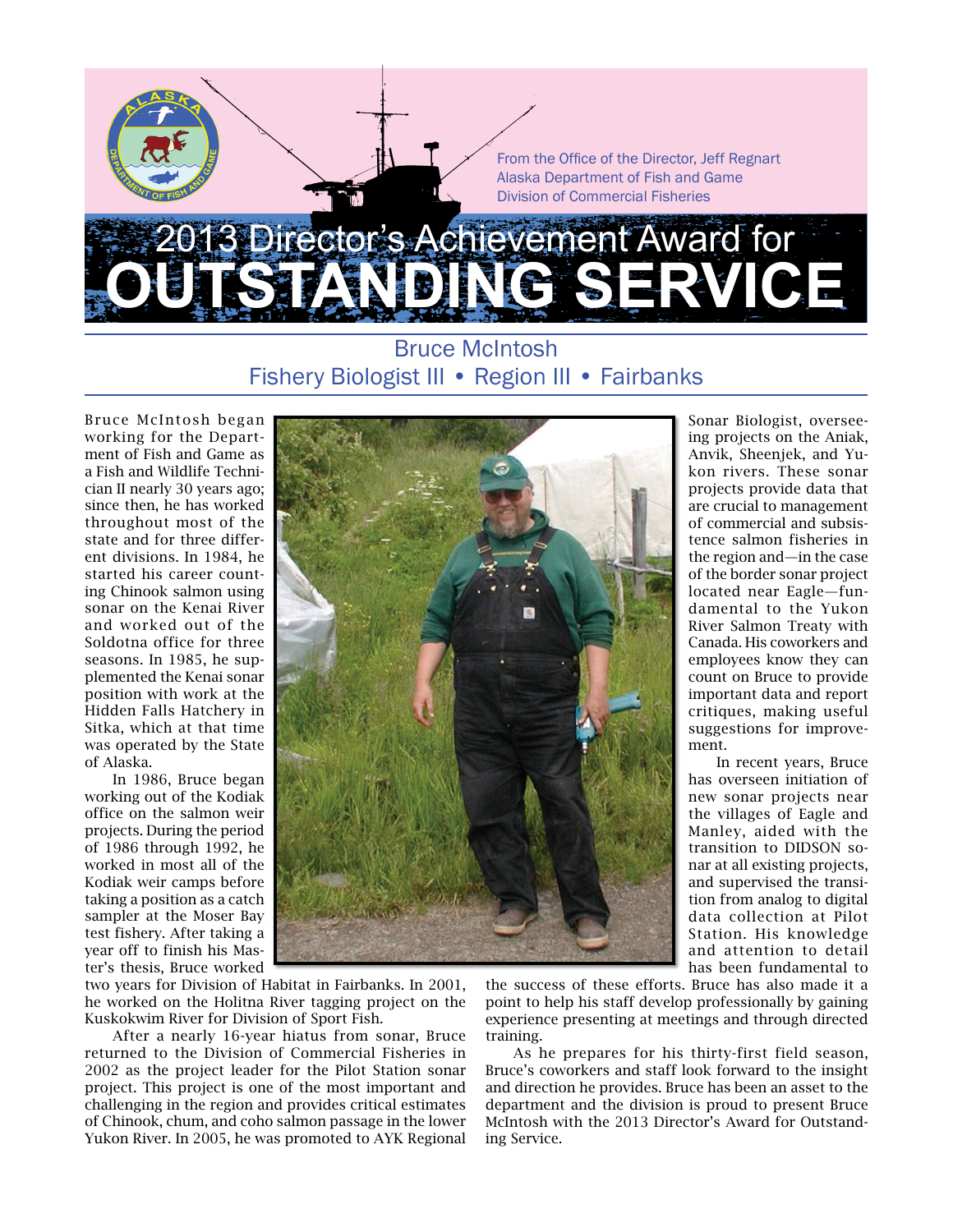# *<u>Ector's Achievement Award</u>* for **Outstanding Service**

#### Robin Gardner Administrative Officer II • Region IV • Kodiak

 budget requests and alloca- and administration of grants, tracts, and lease agreements. able functions for the region. Robin is the Westward Region Administrative Officer II. She oversees all administrative functions for the region, including preparing annual tions; project management evaluations; and monitoring cooperative agreements, con-Robin also supervises personnel and payroll functions for the region's positions; serves as the facility manager for regional facilities in Kodiak, Cold Bay, Sand Point, Chignik, Port Moller, and Dutch Harbor; and supervises most accounts payable and accounts receiv-This combination of duties makes Robin a critical asset to all area and regional staff.

Robin began her work with the department as an Account-

ing Technician I for the Division of Commercial Fisheries in 2004 and progressed to Administrative Manager II in 2006. Her job was reclassified to Administrative Officer I in 2007, and with the additional responsibilities of managing the region's new office building in Kodiak in 2013, she was recently promoted to Administrative Officer II.

Robin is well liked and respected by all regional staff; she consistently offers assistance to her team and to other regional staff to help them with their job responsibilities. In particular, Robin does an excellent job of explaining budgetary procedures to department staff and ensures that procedures are followed. She never hesitates to train new staff and help them to complete preaudits and various other budget requirements, always saving staff time, effort, and frustration

Westward Region staff moved into the new regional ADF&G building in 2013. Robin was tasked with oversee-

 dination among all ADF&G staff, of extensive planning and cooras well as architects, engineers, and Department of Transportation staff, to make this move happen. These efforts resulted in an almost seamless transition to the new facility. Taking advantage of the three-day holiday weekend, the actual move began on Friday, February 15 and was accomplished in the midst of active management of the Tanner crab and Pacific cod fisheries. Phones, faxes, radios, copiers, and printers were operational; utilities were on and functional; the public at large was informed and educated about the change; materials were unpacked and available for use; and every staff member had the tools they needed to do their jobs as soon as the doors to the new facility were opened for the very first

ing months (it was really years)

time on Tuesday, February 19.

Robin works effectively and patiently with headquarters staff and regional leadership to accommodate and coordinate the various demands placed on her. For anything "administrative," Robin always knows who to contact and is an extremely effective liaison between the region and headquarters. Robin's advice and assistance to the Regional Supervisor for all budgeting, personnel concerns, and numerous other often complex administrative needs of the region are essential and appreciated. It is a pleasure to work with Robin and she is truly an asset to the region, division, and department. Her dedication to the department, her enthusiasm and work ethic, her collective contributions over the years, and her overall outstanding performance warrant her recognition and award of the 2013 Director's Award for Outstanding Service.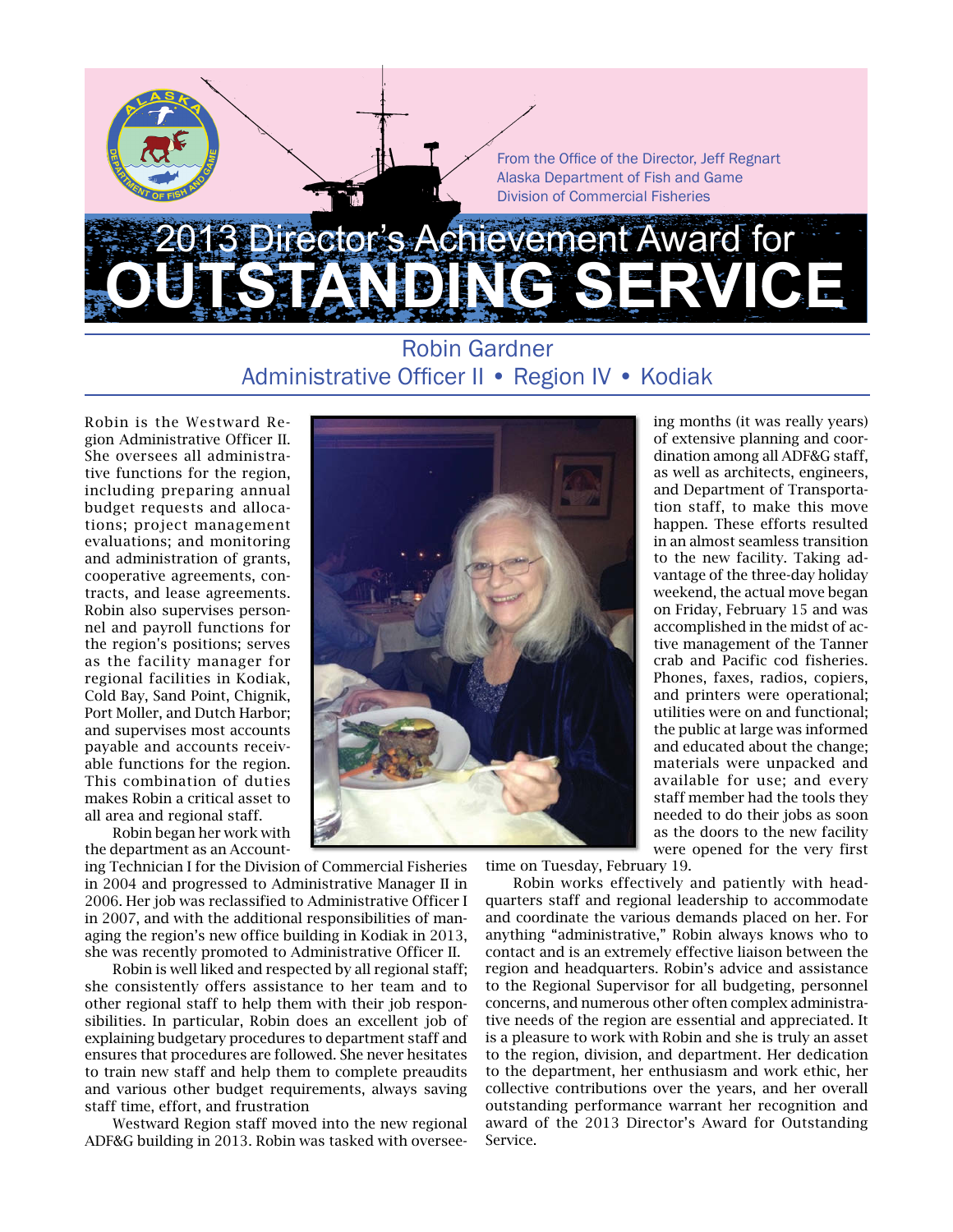

### Andy Barclay Fishery Biologist III • Headquarters • Anchorage



 As the lead biologist for genetic projects in politically existing projects. New projects included the Susitna- Watana Hydroelectric Genetic Project, Coho Salmon sensitive Cook Inlet, Andy Barclay did an outstanding job during 2013 spearheading new projects and guiding Baseline, Coho Salmon Genetic Stock Identification (GSI), and Sockeye Salmon Retrospective projects. The first two of these included field work unprecedented within the Gene Conservation Laboratory, requiring hiring and oversight of seven full-time positions, and recruitment and coordination of scores of department volunteers. Andy wrote operational plans; secured air transportation, housing, and food; organized safety training and logistics; and tracked progress—all while maintaining

morale for folks working long hours. At the same time, Andy helped design the Sockeye Salmon Retrospective study, collected and analyzed coho salmon data from never-before-used genetic markers, and wrote an Interim Study Report through a convoluted external process.

While playing an integral role in all these new projects, Andy managed to complete existing projects, including inseason GSI of Chinook salmon in Eastside setnet catches and postseason GSI of sockeye salmon in Upper Cook Inlet fishery catches.

Andy performed all this work with the keen attention to detail, timely analysis and reporting, and a friendly and professional demeanor deserving of the 2013 Director's Award for Outstanding Service.